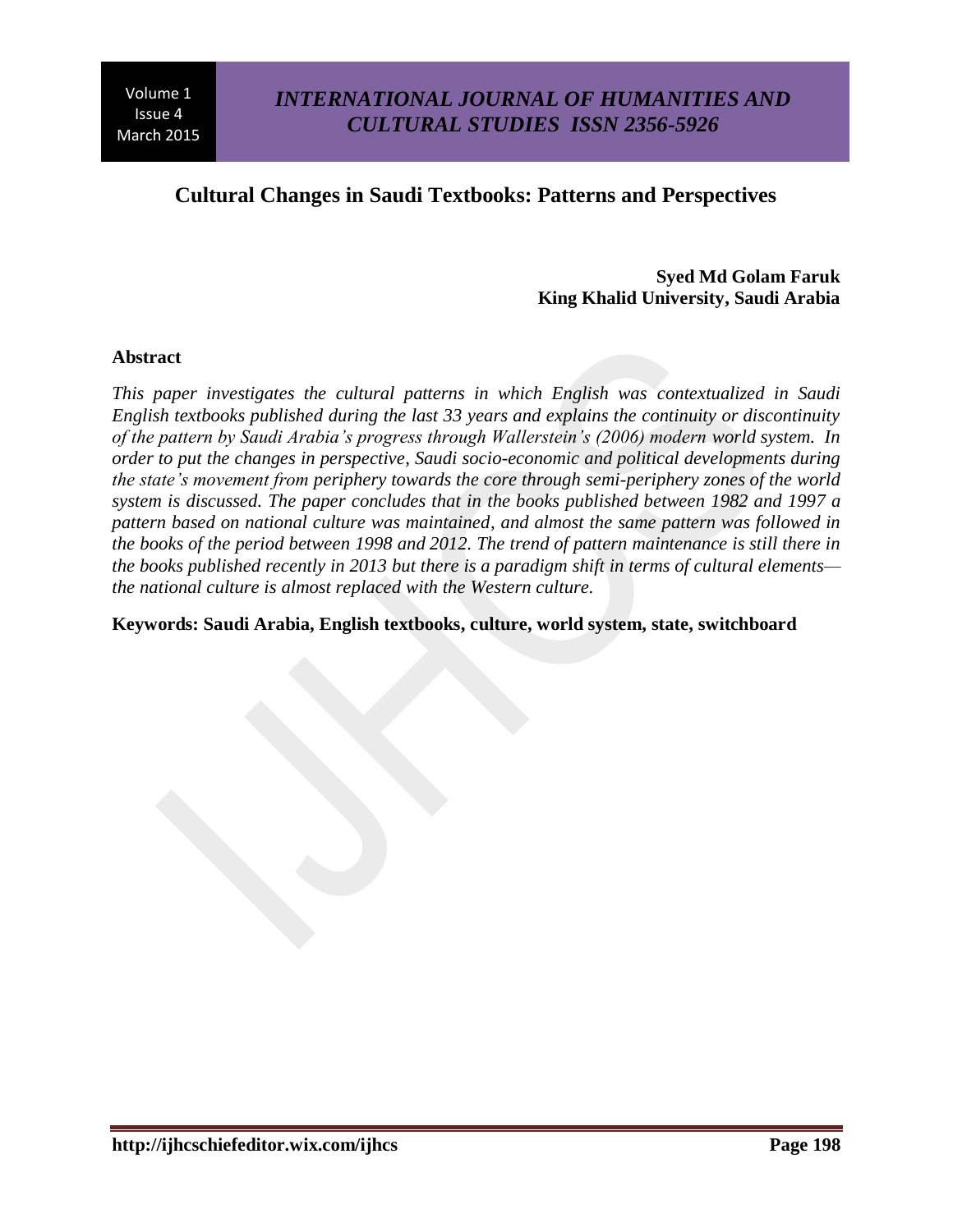# *INTERNATIONAL JOURNAL OF HUMANITIES AND CULTURAL STUDIES ISSN 2356-5926*

### **Introduction**

English textbooks used in the public schools all over the world play a decisive role in developing certain attitudes towards English—orienting the students' towards a particular variety of English, acculturating them to particular culture/cultures, and providing them with intercultural and sometimes intra-cultural communicative capability, as they can "prompt learners to confront some of the taken-for-granted cultural beliefs about the Self and the Other" (Kumaravadivelu, 2008). Therefore the national curriculum designers all over the world select the textbook contents very carefully in order to meet the educational, economic, social, cultural, and sometimes political requirements of the states. However, for the linguistic and cultural constraints some states hire native writers of English to write their textbooks, some of them have their own writers, and a few states like Saudi Arabia buy the "editionized" global course books for their students.

However, Saudi Arabia did not always buy the "editionaized" global course books for its students—for example in 1982 the third grade secondary level English textbook, *Saudi Arabian Schools' English* was not a global course book. It was written exclusively for Saudi Arabia though it was published by the Macmillan Press Limited and written by a native writer of English, John Field. In 1998, this book was replaced with another one, *English for Saudi Arabia*, published and written by the Saudi Ministry of Education and Saudi writers respectively. As Saudi Arabia has gone through these three phases in the past three decades, the paper investigates the cultural patterns of these three kinds of textbook and finds that the books adopted broadly two kinds of cultural patterns taking international trends of using culture in English textbooks and internal socio-economic perspectives into considerations.

#### **Literature Review**

I will review the conceptualizations of culture from three vantage points: the Parsonian view of culture as *system*, the Baumanian view of culture as *matrix*, and hegemonic view of culture by Rothkopf and Friedman. Next, on the basis of Wallerstein's and Blommaert's view of state as a *switchboard*, I will analyze these three different points of view in order to evaluate the English textbooks used in Saudi Arabia and to suggest the way in which the cultural pattern befitting an Islamic state trying to reach the *core* zone of Wallerstein's *world system* can be adopted in Saudi curriculum.

#### **Culture as** *system***,** *matrix***, and hegemon**

The cultures which seem to be impervious to change can be explained by the Parsonian theory of culture as *system* (Parsons, 1937). The Parsonian *system* neither allows any meaningful change inside its territory nor gives liberty to any of its components as it is believed that the change or liberty may collapse the network of the components which are interconnected with and dependant on each other. Sometimes some new elements are to be allowed from outside but they should be accommodated and assimilated to the *system*.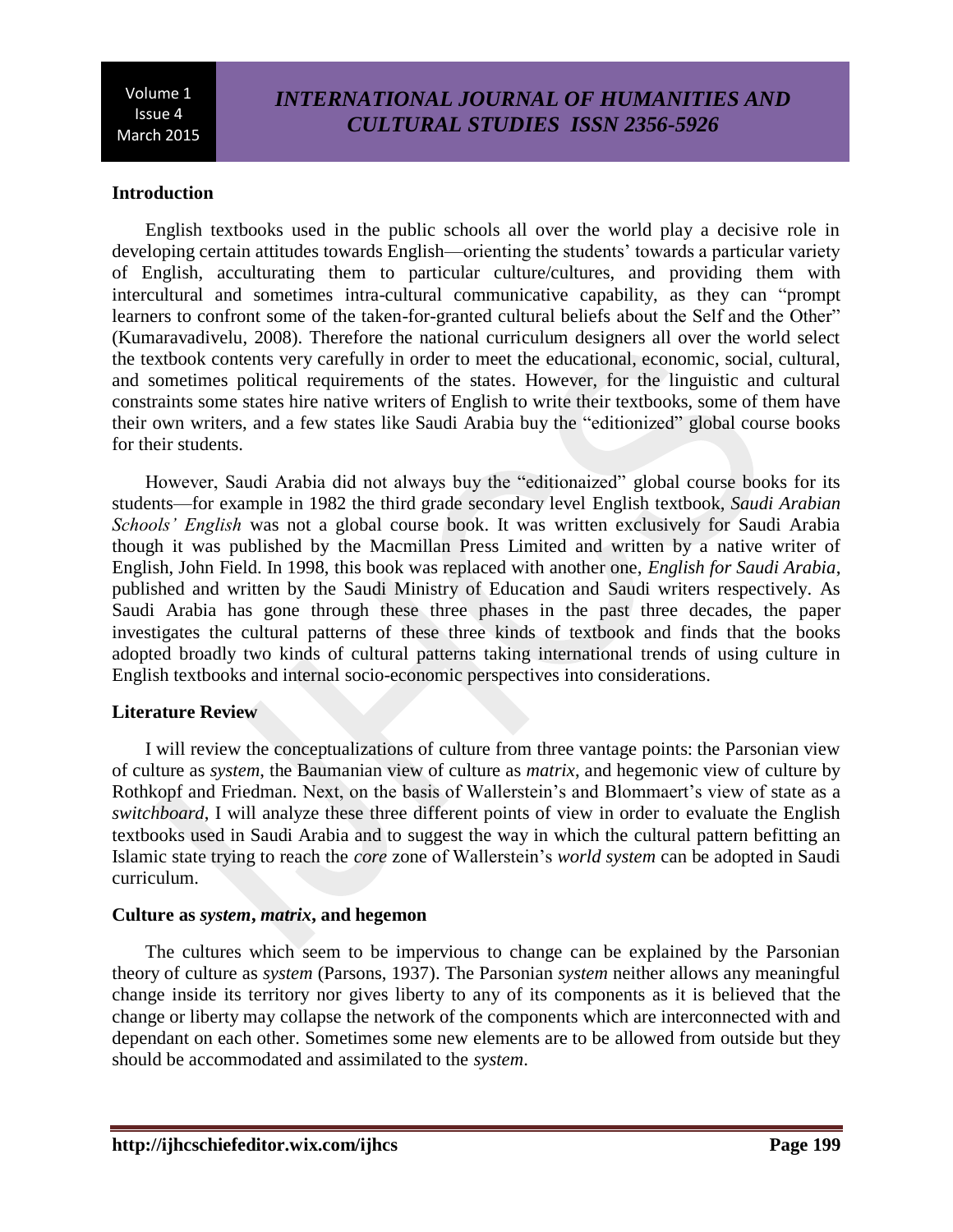# *INTERNATIONAL JOURNAL OF HUMANITIES AND CULTURAL STUDIES ISSN 2356-5926*

On the other hand, Baumanian view of culture asserts that a culture cannot sustain if it does not allow change within its territory. Bauman (1999, p. xiv) states that culture is "discontinuity as much as about continuation; about novelty as much as about tradition; about routine as much as about pattern-breaking…." Bauman believes that man-made order does not exist without human freedom to choose which invariably implies change in culture and society. It is to be noted here that Bauman does not believe in "discontinuity", "novelty", and "pattern-breaking" only, he advocates for the balance between the old and the new.

According to Rothkopf (1997) and Friedman (1999) both the views are outdated in the age of globalization. They argue that when the old concepts of national culture are no more pertinent to the states when they are being merged to a global village. Since, in order to be successful in this small world, a state should open its borders to the powerful culture—bow to the American cultural hegemony, to be precise. They further add that a state should adopt American culture even at the cost of its historic origins or cultural inheritance as, whether it likes it or not, the US is the world hegemon.

### **The trajectory of a state in Wallerstein's** *world system* **and Blommaert's** *switchboard*

Wallerstein's *world system* consists of *core*, *semi-periphery*, and *periphery* zones. The developed countries accumulate huge amount of wealth by means of their monopoly business and create the *core* zone in order to control the rest of the world, and the least developed countries for their poverty in terms of wealth and knowledge are marginalized into the *periphery* zone. The countries in between the *core* and *periphery* zones constitute the *semi-periphery* zone. Most of the countries of the world are obviously out of the *core* zone and they are struggling to move towards the *semi-periphery* or *core* zones as fast as possible. In order to do that, Wallerstein believes, a country has to develop knowledge-based monopolist mode of production, interact with the other states efficiently, and govern its citizens gaining their consent.

As the demands of the *world system* and the citizens' cultural, religious, and social norms often contradict with each other, a state has to be very cautious about managing the internal affairs so that nothing coming from above the state level seems to be an imposition on its people. Therefore in order to maintain a balance between the forces active above (other states particularly the most powerful states of the world) and below (different quarters of the citizens which have the capability of exerting pressure on the government) the state level, the state has to act like a *switchboard* (Blommaert, 2005). A state has to do it because it cannot be either inwardly or outwardly sovereign (Wallerstein, 1997). If this is the way a state has to act in the modern *world system*, its national curriculum is supposed to organize the dynamic between the national and transnational cultures elements.

#### **Discussion**

In this section, I will first explore the general trends of introducing culture in textbooks and then I will try to trace the trends followed by the Saudi curriculum designers in different periods for different reasons.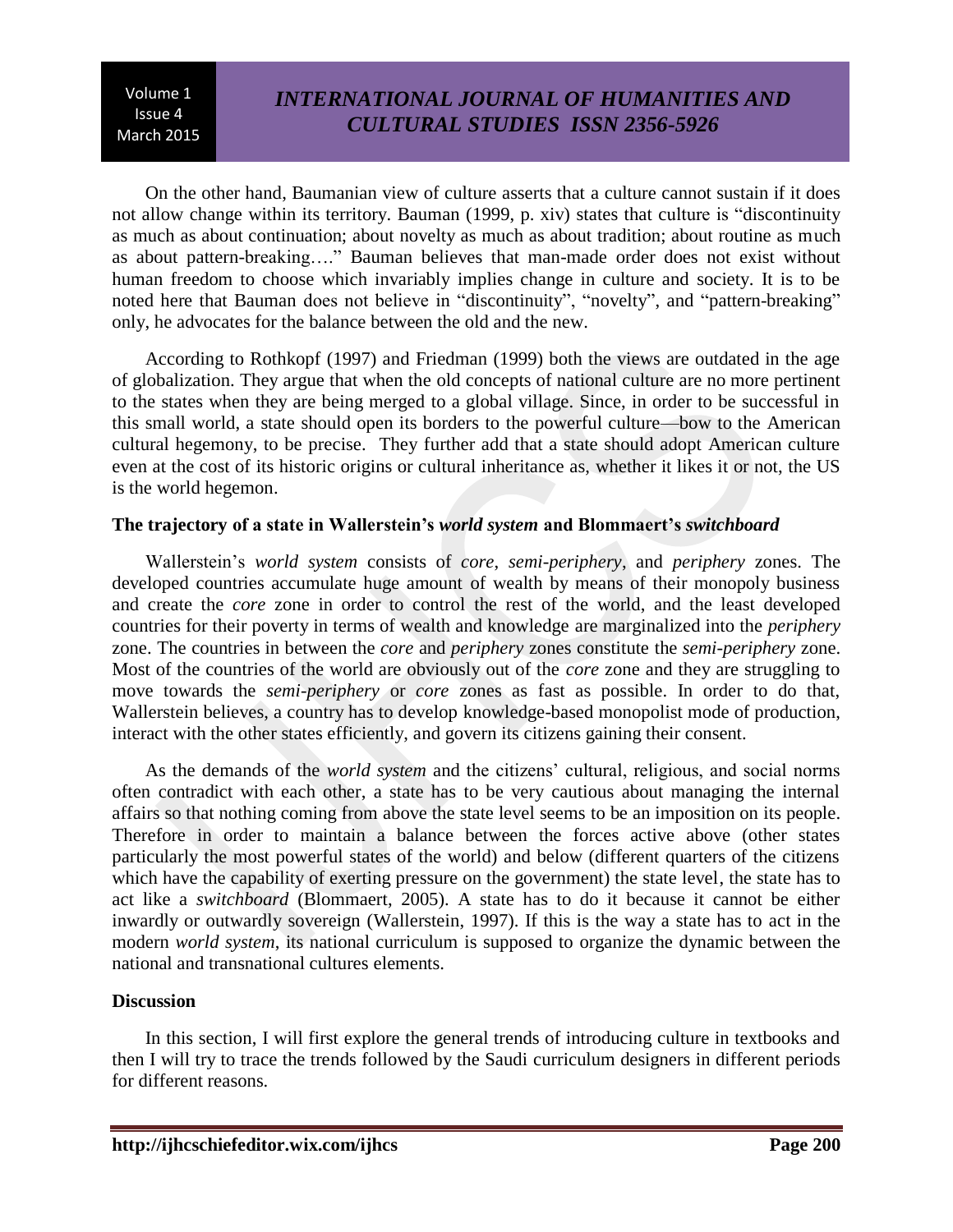# *INTERNATIONAL JOURNAL OF HUMANITIES AND CULTURAL STUDIES ISSN 2356-5926*

#### **General trends of introducing culture in English textbooks**

The ways in which culture was treated in English textbooks might be broadly divided into three categories. In the period between the middle of the 1950s and the early 1990s both research and teaching treated culture as an object, certain facts to be learned about the target culture. Most of the curriculum designers of that time believed that it was necessary to immerse learners into the target language culture, as explained in Schumann's (1986) acculturation theory, to maximize any foreign language learning in the native way. Later on, Schumann was echoed by Dornyei (1990), Gardner (1988), and Gardner, Day, & MacIntyre (1992) when they found the positive correlation between integrative motivation and language learning.

In the 1990s culture was conceptualized in many different ways. The concept of cultural artifact was replaced with culture with small c (e.g., Pulverness, 1995; Tomalin & Stempleski, 1993) and considered to be an essential element to be aware of for learning the language associated with it (Kramsch, 1993, 1998). Meanwhile some scholars like Prodromou (1992) problematized the concept of target culture in terms of English language for the evolution of "Englishes" all over the world. Therefore the researchers of this period gave emphasis on intercultural, cross-cultural, and trans-cultural issues in order to develop intercultural communicative competence (Byram, 1997).

The current trends in research since 2000 give an almost exclusive attention to a "transnational or global/local approach, focusing on cultural complexity and hybridity" (Risager, 2011, p. 485). The key words of this era are "global cultural consciousness" (Kumaravadivelu, 2008, p. 164), "intercultural citizenship" (Byram, 2008, p. 157; 2011, pp. 11–12), "intercultural competence of the world citizen" (Risager, 2007, p. 222), and "critical citizenship" (Guilherme, 2002, pp. 50–51). According to these approaches understanding the target-language culture or reading something about culture in the textbooks is not enough, as in a globalized world, where all kinds of boundary—political, social, and economic—are being increasingly porous, the learners should be equipped with a critical and 'reflective mind that can tell the difference between real and unreal, between information and disinformation, between ideas and ideologies" (Kumaravadivelu, 2008, p. 164). In this fast globalizing world, fostering target-culture competence is no longer necessary and even gaining intercultural competence deems to be insufficient. Therefore in addition to acquiring intercultural communicative competence, the students should try to get intercultural citizenship of the modern world and in order to acquire the global cultural consciousness, they should be provided with the EFL education which has a transformative goal—transforming the locally oriented students to reflexive, open, and globally oriented learners. However, very few textbooks have this transformative goal (Byram, 2011).

#### **Culture in Saudi English Textbooks**

This paper, as mentioned above, traces the changes that occurred in Saudi English textbooks in terms of cultural elements in the last 33 years. From 1982 to 2012 the textbooks maintained almost same cultural patterns focusing the Saudi national culture in the form of the Parsonian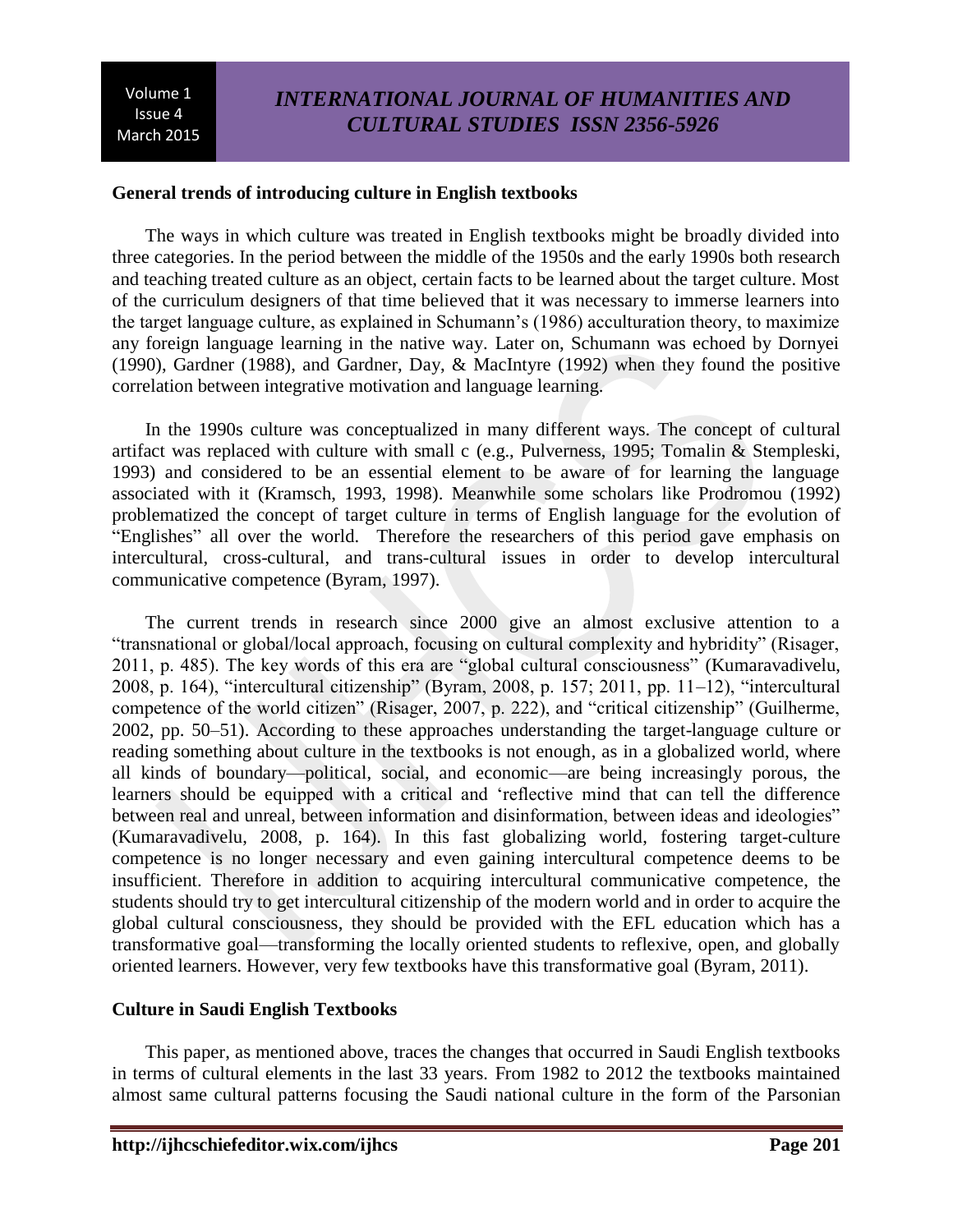# *INTERNATIONAL JOURNAL OF HUMANITIES AND CULTURAL STUDIES ISSN 2356-5926*

*system,* but in the books published in 2013 the trend changed and a huge amount of western cultural elements were introduced. However, as stated above, still now the Parsonian *system* is more or less maintained but the components of the Saudi national culture are replaced with those of the Western culture.

The introduction of these cultural patterns was not always timed to coincide with the changes in Saudi economic perspective. For example, Saudi Arabia entered into *semi-periphery* zone of the *world system* in the late 1970s but almost no attempt was taken to provide the students with suitable cultural elements through the textbooks to equip them with intercultural competence till 2012. Faruk (2014) analyzes the reading texts of three third grade secondary level textbooks—*Saudi Arabian Schools' English*, *English for Saudi Arabia,* and *Traveller 3* used consecutively in the period between 1982 and 2014. He claims that these three books represent all other contemporary books in terms of language, content, style and illustration. Among all the reading texts of *Saudi Arabian Schools' English* and *English for Saudi Arabia* (used between 1982 and 2013) only one of them touches upon the Western culture and the rest are based on Saudi and culturally non-specific elements. It means that the writers and the curriculum designers treated the age-old Saudi culture as big C and as the Parsonian *system* though culture as *system* can never be conducive to a semi-peripheral state's movement towards the core zone where Saudi Arabia wants to reach by 2024.

The reason of not introducing the materials to acquaint the students with the Western cultural elements or to equip them with intercultural competence may lie in the state's obligation to act as a *switchboard* between the forces active above and below its level. Introducing the materials related to the Western culture and intercultural competence must have been the strong demands of the forces from above the state level but the state did not adhere to the pressure perhaps taking the factors active below the state level into consideration. Some research findings clearly show that the Saudis had a strong negative attitude towards English and the associated culture/cultures for a long time (Szyliowicz, 1973; Al-Brashi, 2003 qtd. in Elyas and Picard, 2010 p. 141; Azuri, 2006 p. 1; Elyas and Picard, 2010 p. 139; Al-Seghayer, 2013).

In 2013, the textbooks took almost a U-turn in terms of the cultural elements. Now instead of Saudi and Islamic cultural elements, the Western ones hog the pages of the books of the series like *Traveller*, *Full Blast*, and *Smart Class* etc. Though it seems to be the resonance of Rothkopf's (1997) and Friedman's (1999) ideas, nothing contradictory to Islamic or Saudi cultures is introduced in these books. Though the books continue the trend of the Parsonian pattern-maintenance, the culture with big C is replaced with the culture of small c. It might be inferred from the huge space devoted to the Western cultural elements that, nowadays, the state does not feel the pressure from the forces below its level to avoid English and the culture/cultures associated with it. Moreover there is evidence that Saudis' attitude towards English changed from a negative to a positive one (Alabed and Alhaq and Smadi, 1996; Abu-Arafah, Attuhami and Hussein 1998; Al Jarf, 2008).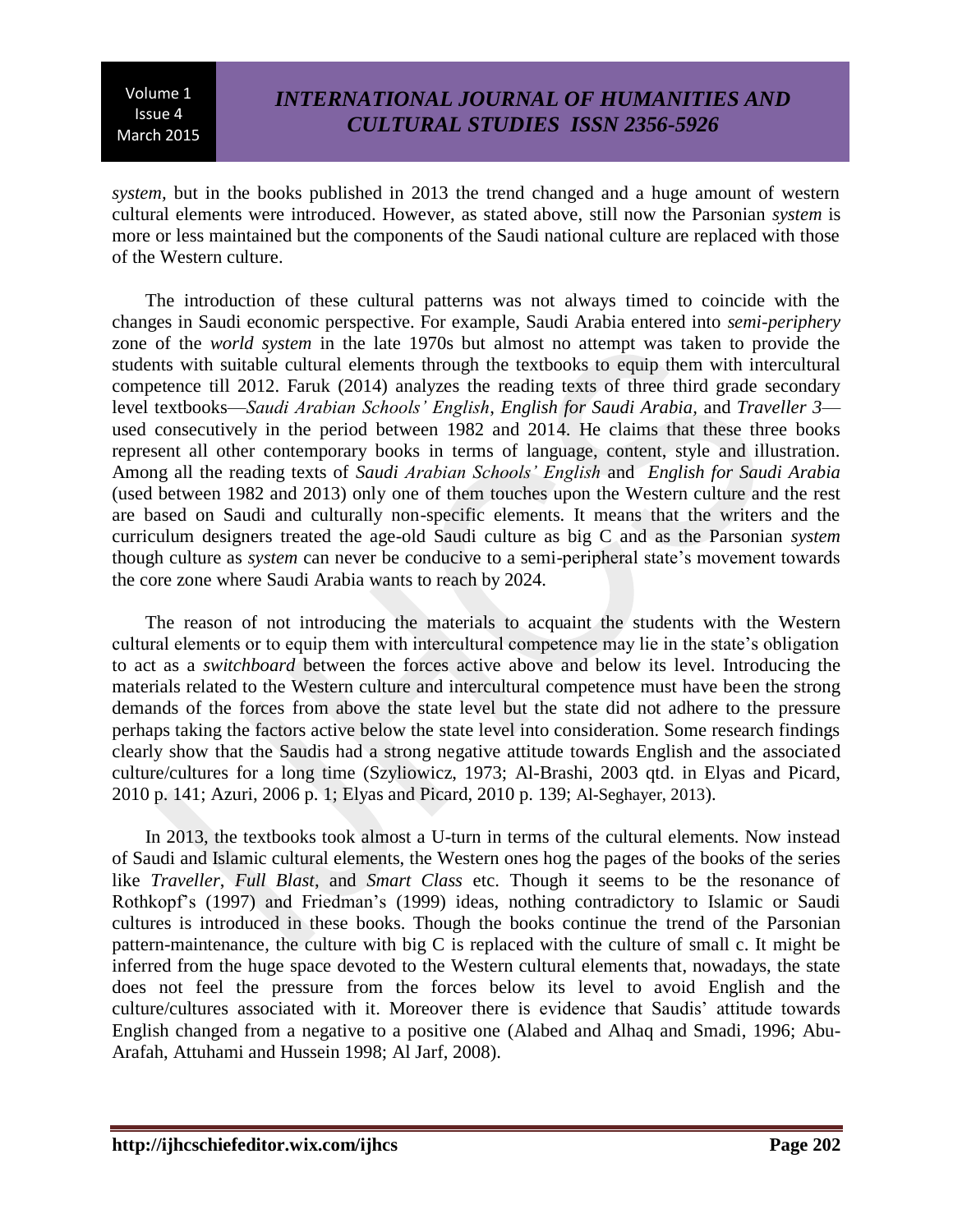# *INTERNATIONAL JOURNAL OF HUMANITIES AND CULTURAL STUDIES ISSN 2356-5926*

### **Conclusion**

The fact that the state wants to act like a *switchboard* is obvious in the general objectives it set for English language teaching. However, the dynamic it is supposed to organize between the national and transnational elements is not found in the cultural patterns woven in the textbooks. In other words, the cultural patterns always conformed, in one way or the other, to the Parsonian system; they could never become the Baumanian matrix. The books were biased either essentially to the national or largely to the transnational cultures. The orientation of the books, published prior to 2013, towards the national culture can be explained by putting them in perspectives but the prejudice of the books, published after 2013, towards the Western culture, when the objective condition is ripe for the state to act like a switchboard, is difficult to rationalize. There might be only one reason which engendered the disparity between the state's *de jure* language policies expressed in the general objective for ELT and the *de facto* cultural patterns of the textbooks, and perhaps the reason lies in the importation of global course books. The global course books are not produced for any particular country—they are commercially composed usually by the native writers of English for the huge market all over the world, and thus are inherently weak in terms of accommodating particular culture. Therefore, in order to obtain a balanced cultural pattern and to materialize its *de jure* English language education policies, Saudi Arabia should go for the books which are written exclusively for its students and by the writers who are completely *au fait* with the learners' social milieu.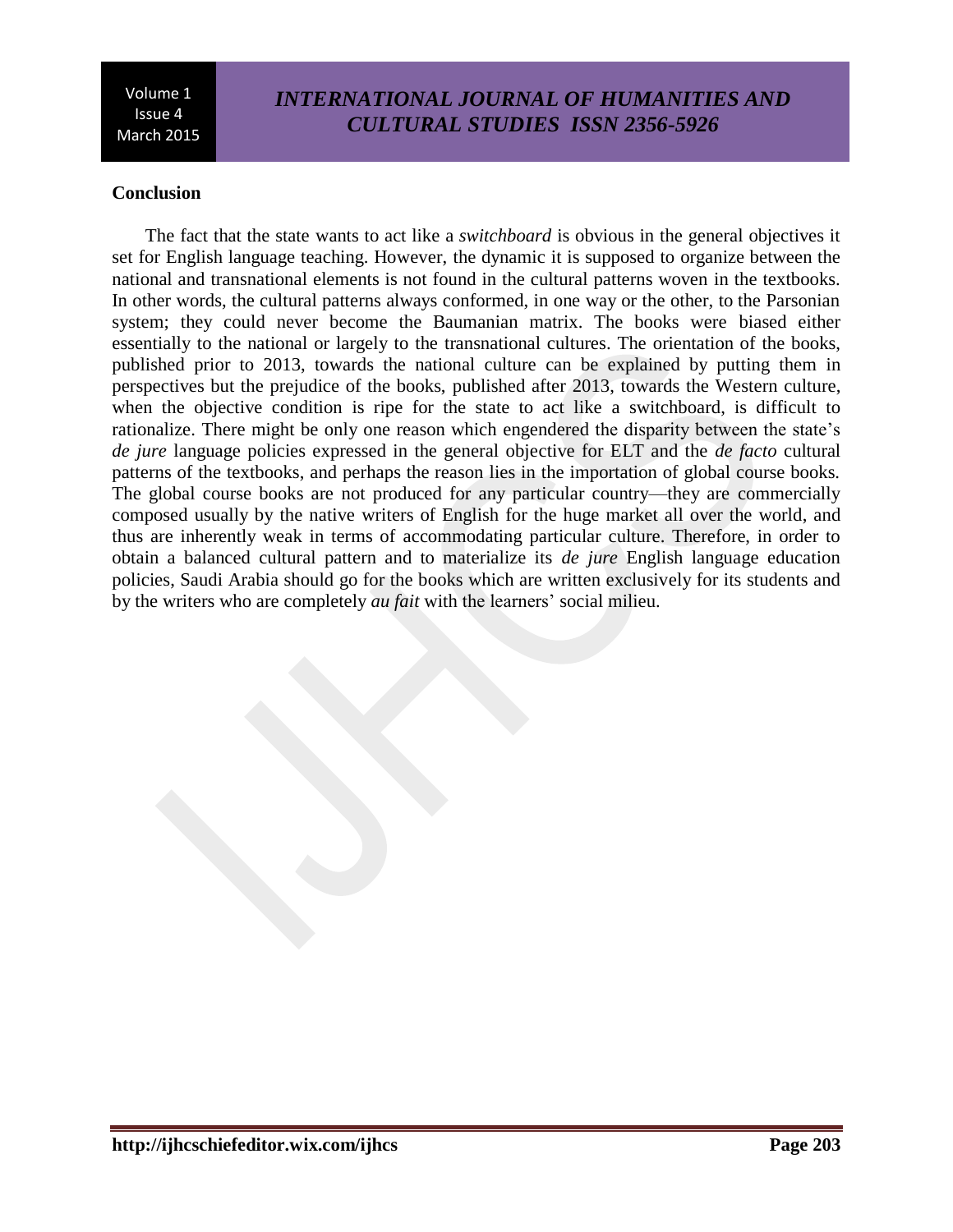# *INTERNATIONAL JOURNAL OF HUMANITIES AND CULTURAL STUDIES ISSN 2356-5926*

### **References**

-Abu-Arafa, A., Attuhami, O. & Hussein, A. A. (1998). Translation and Arabization efforts: Evaluation and organization. *Proceedings of the Arabization and Translation Development in Saudi Arabia*. King Saud University, Riyadh.

-Al-Abed Al-Haq, Fawaz. and Oqlah S. (1996). The status of English in the Kingdom of Saudi Arabia (KSA) from 1940-1990. in Joshua A. Fishman, Andrew W. Conrad, and Alma Rubel-Lopez (eds) *Post-imperial English: Status change in former British and American colonies, 1940-1990*, Berlin: Mouton de Gruyter, 457-84.

-Al-Jarf, R. (2008). The impact of English as an international language (EIL) upon Arabic in Saudi Arabia. *Asian EFL Journal*, 10 (4). Retrieved from http://www.asian-efljournal.com/site\_map\_2008.php

-Al-Seghayer, K. (2013, July 29). Teach us English but without its cultural values. *Saudi Gazette*. Retrieved from http://www.saudi gazette.com. sa/ index. Cfm? method= home .regcon &contentid=20130129151084

-Azuri, L. (2006). Debate on reform in Saudi Arabia. *Inquiry and Analysis*, Series-No. 294, 1-6. Retrieved from www.memri.org/report/en/0/0/0/0/0/254/1787.htm

-Bauman, Z. (1999). *Culture as praxis*. London: Sage Publications.

-Blommaert, J. (2005). *Discourse: A critical introduction*. Cambridge: Cambridge University Press.

-Byram, M. (1997). *Teaching and assessing intercultural communicative competence*. Clevedon, England: Multilingual Matters.

-Byram, M. (2008). *From foreign language education to education for intercultural citizenship: Essays and reflections*. Clevedon, England: Multilingual Matters.

-Byram, M. (2011). Intercultural citizenship from an international perspective. *Journal of the NUS Teaching Academy*, 1(1), 10–20.

-Dornyei, Z. (1990). Conceptualizing motivation in foreign-language learning. *Language Learning*, 40, 45–78. doi:10.1111/j.1467-1770.1990.tb00954.x

-Elyas, T., and Michelle P. (2010). Saudi Arabian educational history: Impacts on English language teaching. *Education, Business and Society: Contemporary Middle Eastern Issues*, 3 (2), 136-145.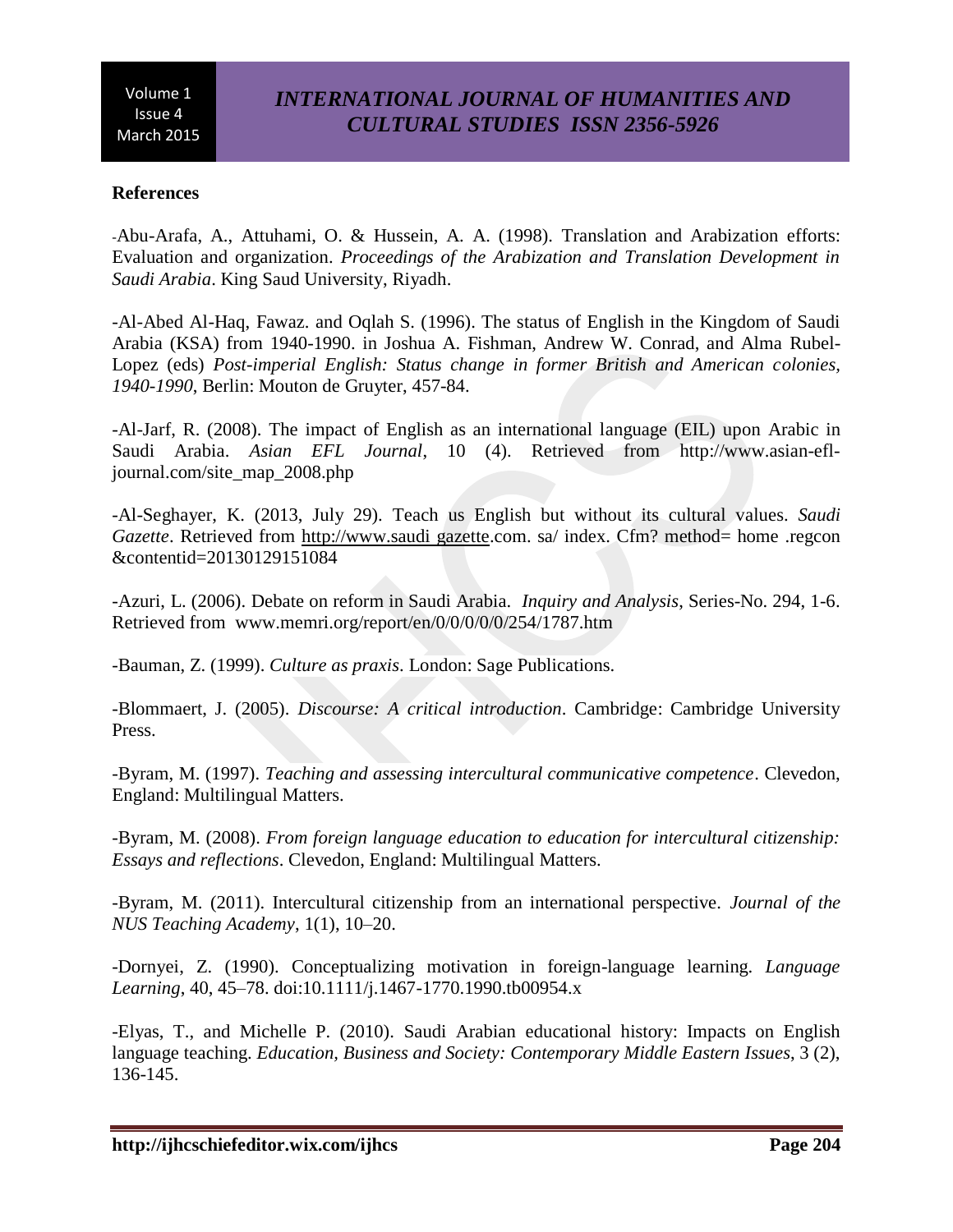-Faruk, S.M.G. (2014). Winds of change in Saudi English textbooks: A cultural perspective. Unpublished manuscript, King Khalid University.

-Friedman T. L. (1999). *The lexus and the olive tree*. New York: Farrar, Straus, Giroux.

-Gardner, R. C. (1988). Attitudes and motivation. *Annual Review of Applied Linguistics*, 9, 135– 148. doi:10.1017/S0267190500000854

-Gardner, R. C., Day, J. B., & MacIntyre, P. D. (1992). Integrative motivation, induced anxiety, and language learning in a controlled environment. *Studies in Second Language Acquisition*, 14, 197–214. doi:10.1017/S0272263100010822

-Guilherme, M. (2002). *Critical citizens for an intercultural world: Foreign language education as cultural politics*. Clevedon, England: Multilingual Matters.

-Kramsch, C. (1998). *Language and culture*. Oxford, England: Oxford University Press.

-Kumaravadivelu, B. (2008). *Cultural globalization and language education*. New Haven, CT: Yale University Press.

-Parsons, T. (1937). *The structure of social action*. New York: McGraw-Hill.

-Prodromou, L. (1992). What culture? Whose culture? Cross-cultural factors in language learning. *ELT Journal*, 46(1), 39–50.

-Pulverness, A. (1995). Cultural studies, British studies and EFL. *Modern English Teacher*, 4(2), 7–11.

-Risager, K. (2007). *Language and culture pedagogy: From a national to a transnational paradigm*. Clevedon, England: Multilingual Matters.

-Risager, K. (2011). The cultural dimensions of language teaching and learning. *Language Teaching*, 44, 485–499. doi:10.1017/S0261444811000280

-Rothkopf, D. 1997. In praise of cultural imperialism?. *Foreign Policy,* 107: 38-53.

-Schumann, J. H. (1986). Research on the acculturation model for second language acquisition. *Journal of Multilingual and Multicultural Development*, 7, 379–392. doi:10.1080/01434632.1986.9994254614694

-Szyliowicz, J.S. (1973). *Education and modernization in the Middle East*. London: Cornell University Press.